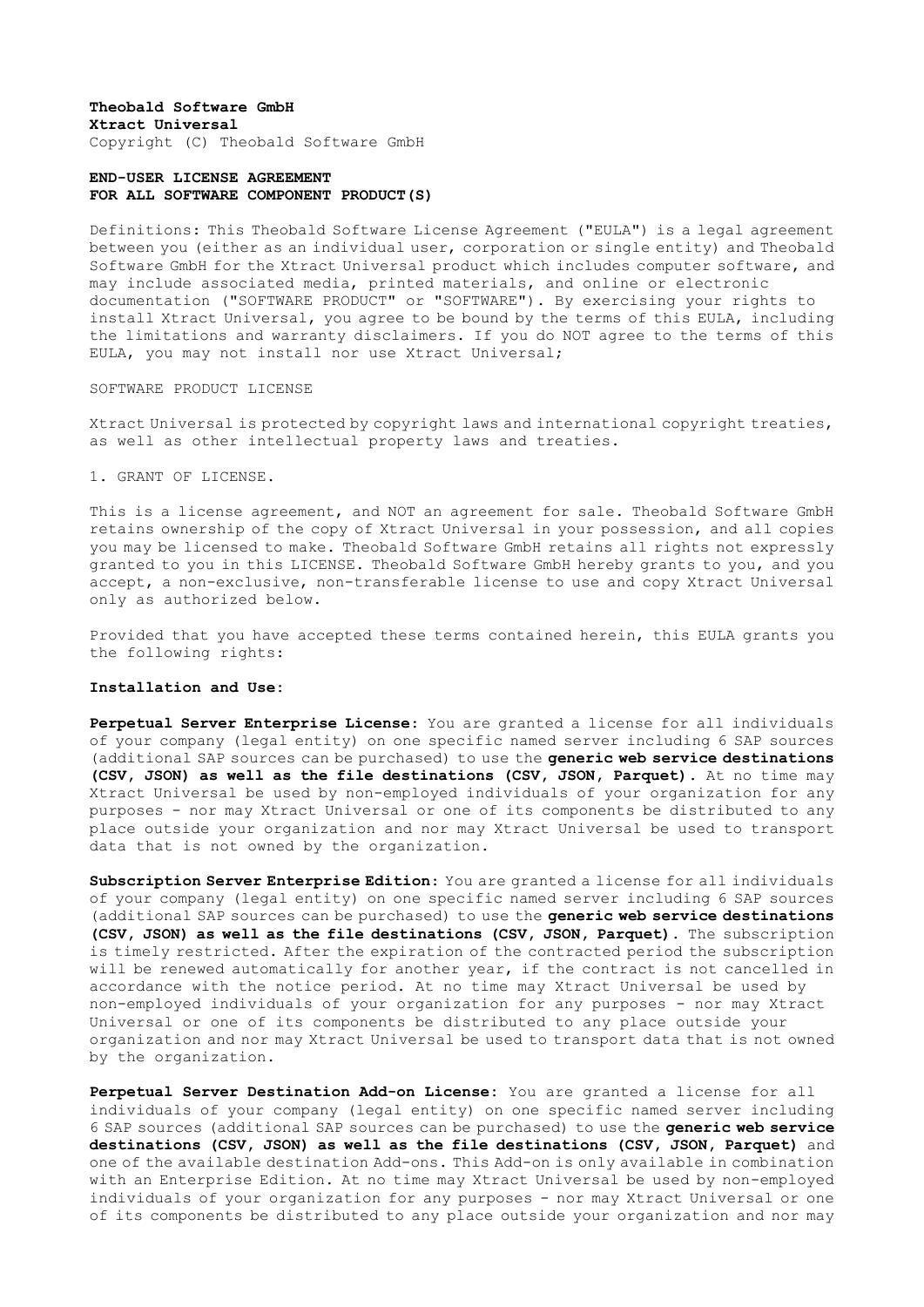Xtract Universal be used to transport data that is not owned by the organization.

**Subscription Server Destination Add-on License:** You are granted a license for all individuals of your company (legal entity) on one specific named server including 6 SAP sources (additional SAP sources can be purchased) to use the **generic web service destinations (CSV, JSON) as well as the file destinations (CSV, JSON, Parquet)** and one of the available destination Add-ons. This Add-on is only available in combination with an Enterprise Edition. The subscription is timely restricted. After the expiration of the contracted period the subscription will be renewed automatically for another year, if the contract is not cancelled in accordance with the notice period.

At no time may Xtract Universal be used by non-employed individuals of your organization for any purposes - nor may Xtract Universal or one of its components be distributed to any place outside your organization and nor may Xtract Universal be used to transport data that is not owned by the organization.

**Source Code License:** This includes all rights and responsibilities associated with the Enterprise Edition and all Destination Add-ons as well as a copy of the commented source code and the rights to create your own build for your business needs. You do not have rights to redistribute the source code to 3rd parties and you are legally responsible for maintaining its secrecy. You do not have rights to sell the build result as a component or redistribute in any way as a standalone product. The source code copy will not contain any licensing and code signing logic to protect future and current products of Theobald Software GmbH Components.

**Trial License:** This includes all rights and responsibilities associated with the Enterprise Edition including an Add-on for a limited amount of time. This license may only be used for purposes related to your initial internal evaluation and proof-of-concept activities and shall not be used for development or testing purposes, even on a temporary basis, after a commercial license has been purchased.

For All Licenses: In no case shall you rent, lease, lend, redistribute nor re-license Xtract Universal or source code to a 3rd party individual or entity, except as outlined above. In no case shall you grant further redistribution rights for Xtract Universal to the end-users of your solution. All servers on which you are going to install our software have to be licensed. It is independent if this is a productive environment or a non-productive environment.

2. DESCRIPTION OF OTHER RIGHTS AND LIMITATIONS.

Termination. Without prejudice to any other rights, Theobald Software GmbH may terminate this EULA if you fail to comply with the terms and conditions of this EULA. In such event, you must destroy all copies of Xtract Universal and all of its component parts, source code, associated documentation, and related materials.

3. COPYRIGHT.

All title and copyrights in and to Xtract Universal(including but not limited to any images, photographs, animations, video, audio, music, text, and "applets" incorporated into Xtract Universal), the accompanying printed materials, and any copies of Xtract Universal are owned by Theobald Software GmbH. Xtract Universal is protected by German copyright laws and international treaty provisions. Therefore, you must treat Xtract Universal like any other copyrighted material.

#### 4. LIMITED WARRANTY.

NO WARRANTIES. Theobald Software GmbH expressly disclaims any warranty for Xtract Universal. Xtract Universal and any related documentation is provided "as is" without warranty of any kind, either express or implied, including, without limitation, the implied warranties of merchantability, fitness for a particular purpose, or non-infringement. The entire risk arising out of use or performance of Xtract Universal remains with you.